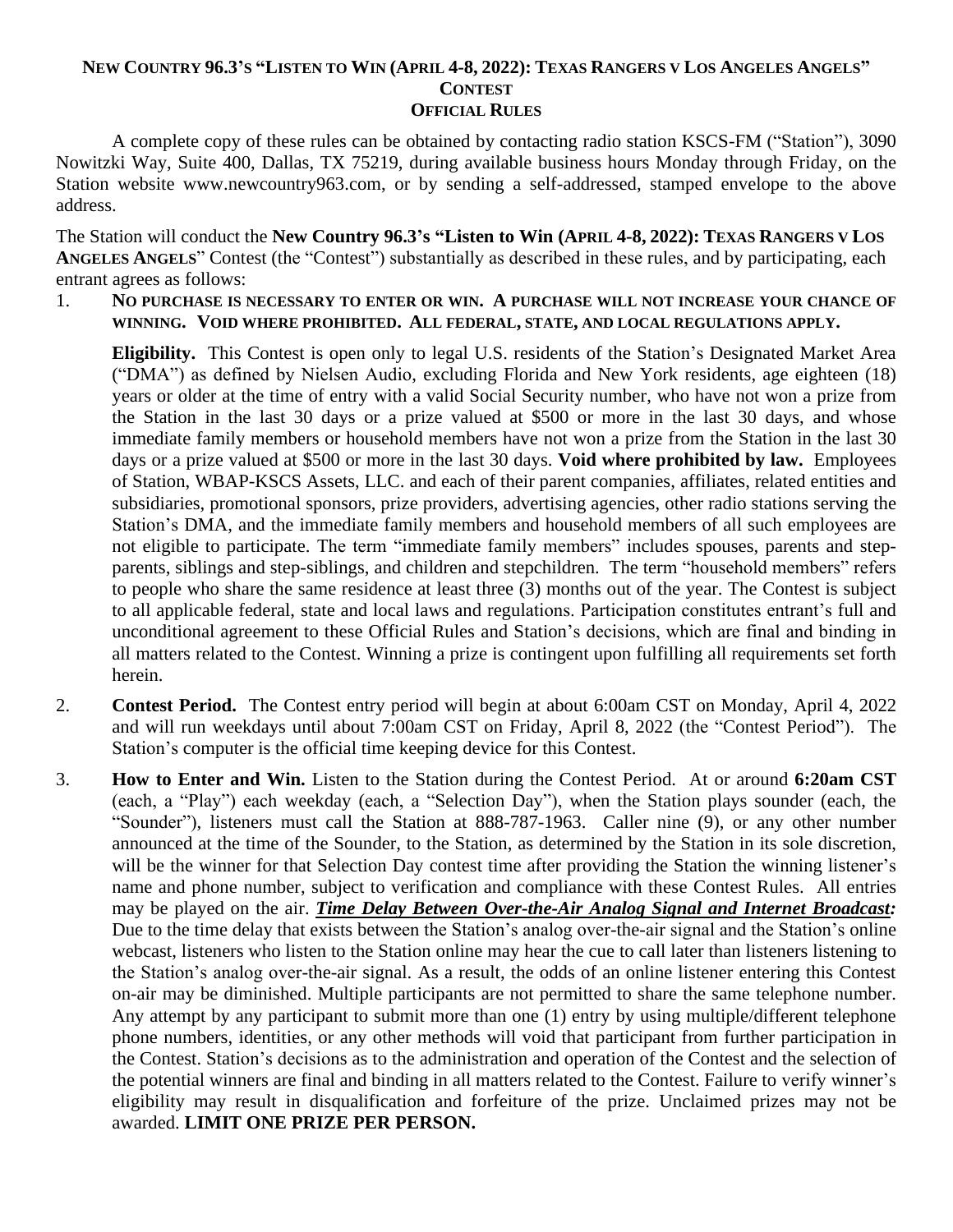- 4. **Verification of Potential Winner.** THE ELIGIBILITY OF ALL POTENTIAL CONTEST WINNERS IS SUBJECT TO VERIFICATION BY STATION WHOSE DECISIONS ARE FINAL AND BINDING IN ALL MATTERS RELATED TO THE CONTEST. The potential winner must continue to comply with all terms and conditions of these Official Rules, and winning is contingent upon fulfilling all requirements. The potential winner may be notified by email and/or telephone call after the date of random drawing and/or winner determination. The potential winner will be required to sign and return to Station, within one (1) day of the date notice is sent, an affidavit of eligibility and a liability/publicity release (except where prohibited) to claim the prize, if applicable. A winner who returns the affidavit of eligibility and liability/publicity release will be deemed to have accepted the contest prize and thereafter will not be permitted to rescind their acceptance of the prize and/or return the prize. If a potential winner cannot be contacted, fails to sign and return the affidavit of eligibility and/or the liability/publicity release within the required time period (if applicable), or if the prize or prize notification is returned as undeliverable, potential winner forfeits prize. In the event that the potential winner of a prize is disqualified for any reason, Station may award the applicable prize to an alternate winner by random drawing from among all remaining eligible entries. Unclaimed prizes may not be awarded.
- 5. **Prize.** Five (5) Prizes will be awarded in this Contest. Each winner will receive: four (4) tickets to the Texas Rangers game against the Los Angeles Angels at Globe Life Field in Arlington, Tx on April 15, 2022 and a Charley Pride Bobblehead presented by Medical City Healthcare.

The approximate retail value ("ARV") of each prize is **One Hundred** (**\$100.00).** 

## **TOTAL ARV OF ALL CONTEST PRIZES IS: FIVE HUNDRED DOLLARS (\$500.00).**

Winner is responsible for all taxes associated with prize receipt and/or use. Odds of winning a prize depend on a number of factors including the number of eligible entries received during the Contest Period and listeners participating at any given time.

There is no substitution, transfer, or cash equivalent for prizes, except that the Station may, in its sole discretion and to the extent permitted by law, substitute prizes of comparable value or cash. The prizes are expressly limited to the item(s) listed above and do not include taxes, gratuities or any other expenses. Any tickets and/or gift certificates/cards awarded as part of a prize will be subject to the terms and conditions set forth by the issuer and are valid only on the date(s) printed on the tickets or gift certificates/cards. Other restrictions may apply.

If any prize or a portion of any prize is postponed, cancelled, or otherwise unavailable due to disease, epidemic, pandemic, quarantine, any acts of government and/or any reason that is beyond the control of Station or any Sponsor, then no substitution shall be provided. Station and any Sponsors make no representation or warranty about the safety of any prize. By accepting and using a prize, each winner acknowledges and assumes all risks of accepting and using the prize, and any other the risks associated with the prize.

6. **Entry Conditions and Release.** By entering, each entrant agrees to: (a) comply with and be bound by these Official Rules and the decisions of the Station, which are binding and final in all matters relating to this Contest; (b) release and hold harmless Station, Cumulus Media New Holdings Inc., and each of their subsidiaries, related and affiliated companies, participating sponsors, the prize suppliers and any other organizations responsible for sponsoring, fulfilling, administering, advertising or promoting the Contest, and each of their respective past and present officers, directors, employees, agents and representatives (collectively, the "Released Parties") from and against any and all claims, expenses, and liability, including but not limited to negligence and damages of any kind to persons and property, including but not limited to invasion of privacy (under appropriation, intrusion, public disclosure of private facts, false light in the public eye or other legal theory), defamation, slander, libel, violation of right of publicity, infringement of trademark, copyright or other intellectual property rights, property damage, or death or personal injury arising out of or relating to a entrant's entry, creation of an entry or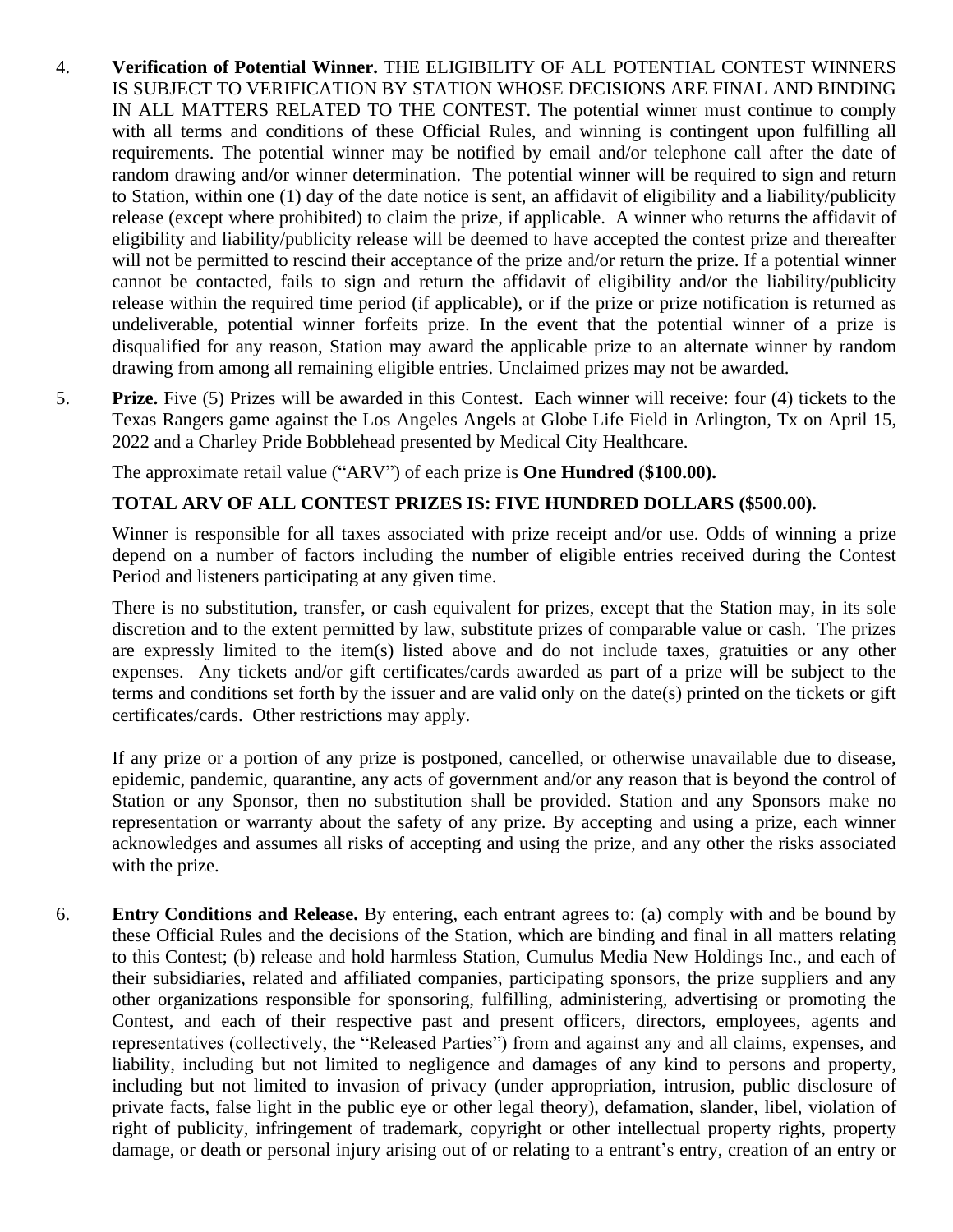submission of an entry, participation in the Contest, acceptance or use or misuse of prize (including any travel or activity related thereto) and/or the broadcast, exploitation or use of entry; and (c) indemnify, defend and hold harmless the Released Parties from and against any and all claims, expenses, and liabilities (including reasonable attorneys' fees) arising out of or relating to an entrant's participation in the Contest and/or entrant's acceptance, use, non-use or misuse of the prize.

- 7. **Publicity.** Participation in the Contest constitutes entrant's consent to use by the Station and its agent of entrant's name, likeness, photograph, voice, opinions, entry, and/or biographical information (including hometown and state) for promotional purposes in any media, worldwide, without further payment or consideration, unless otherwise prohibited by law.
- 8. **Taxes.** All State, Local, Federal and/or other taxes, duties, tariffs, title fees, licensing fees, or other fees for prizes awarded become the sole responsibility of the winner. All those who win a prize or prizes valued \$600 or more in any given year will be issued an IRS Form 1099 to report their winnings.
- 9. **General Conditions.** Station reserves the right to cancel, suspend and/or modify the Contest, or any part of it, if any fraud, technical failures or any other factor beyond Station's reasonable control impairs the integrity or proper functioning of the Contest, as determined by Station in its sole discretion. Station reserves the right in its sole discretion to disqualify any individual it finds to be tampering with the entry process or the operation of the Contest or to be acting in violation of these Official Rules or acting in an unsportsmanlike or disruptive manner. Any attempt by any person to deliberately undermine the legitimate operation of the Contest may be a violation of criminal and civil law, and, should such an attempt be made, Station reserves the right to seek damages from any such person to the fullest extent permitted by law. Station's failure to enforce any term of these Official Rules shall not constitute a waiver of that provision.
- 10. **Limitations of Liability.** The Released Parties are not responsible for: (a) any incorrect or inaccurate information, whether caused by Station, entrants, printing errors or by any of the equipment or programming associated with or utilized in the Contest; (b) technical failures of any kind, including but not limited to malfunctions, interruptions, or disconnections in phone lines or network hardware or software; (c) unauthorized human intervention in any part of the entry process or the Contest; (d) technical or human error that may occur in the administration of the Contest or the processing of entries; or (e) any injury or damage to persons or property that may be caused, directly or indirectly, in whole or in part, from entrant's participation in the Contest or receipt or use, non-use or misuse of any prize. No more than the stated number of prizes will be awarded. In event that a production, technical, programming or other error causes more than stated number of prizes as set forth in these Official Rules to be claimed, Station reserves the right to award only the stated number of prizes by a random drawing among all legitimate, unawarded, eligible prize claims.
- 11. **Disputes.** Entrant agrees that: (a) any and all disputes, claims and causes of action arising out of or connected with this Contest, or any prizes awarded, shall be resolved individually, without resort to any form of class action; (b) any and all disputes, claims and causes of action arising out of or connected with this Contest, or any prizes awarded, shall be resolved exclusively by the United States District Court or the appropriate state court located in the Station's listening area; (c) any and all claims, judgments and awards shall be limited to actual out-of-pocket costs incurred, including costs associated with entering this Contest, but in no event attorneys' fees; and (d) under no circumstances will entrant be permitted to obtain awards for, and entrant hereby waives all rights to claim punitive, incidental and consequential damages and any other damages, other than for actual out-of-pocket expenses, and any and all rights to have damages multiplied or otherwise increased. SOME JURISDICTIONS DO NOT ALLOW THE LIMITATIONS OR EXCLUSION OF LIABILITY FOR INCIDENTAL OR CONSEQUENTIAL DAMAGES, SO THE ABOVE MAY NOT APPLY TO YOU. All issues and questions concerning the construction, validity, interpretation and enforceability of these Official Rules, or the rights and obligations of entrant and Station in connection with the Contest, shall be governed by, and construed in accordance with, the laws of the state in which the Station is located, without giving effect to any choice of law or conflict of law rules (whether of the state in which the Station is located or